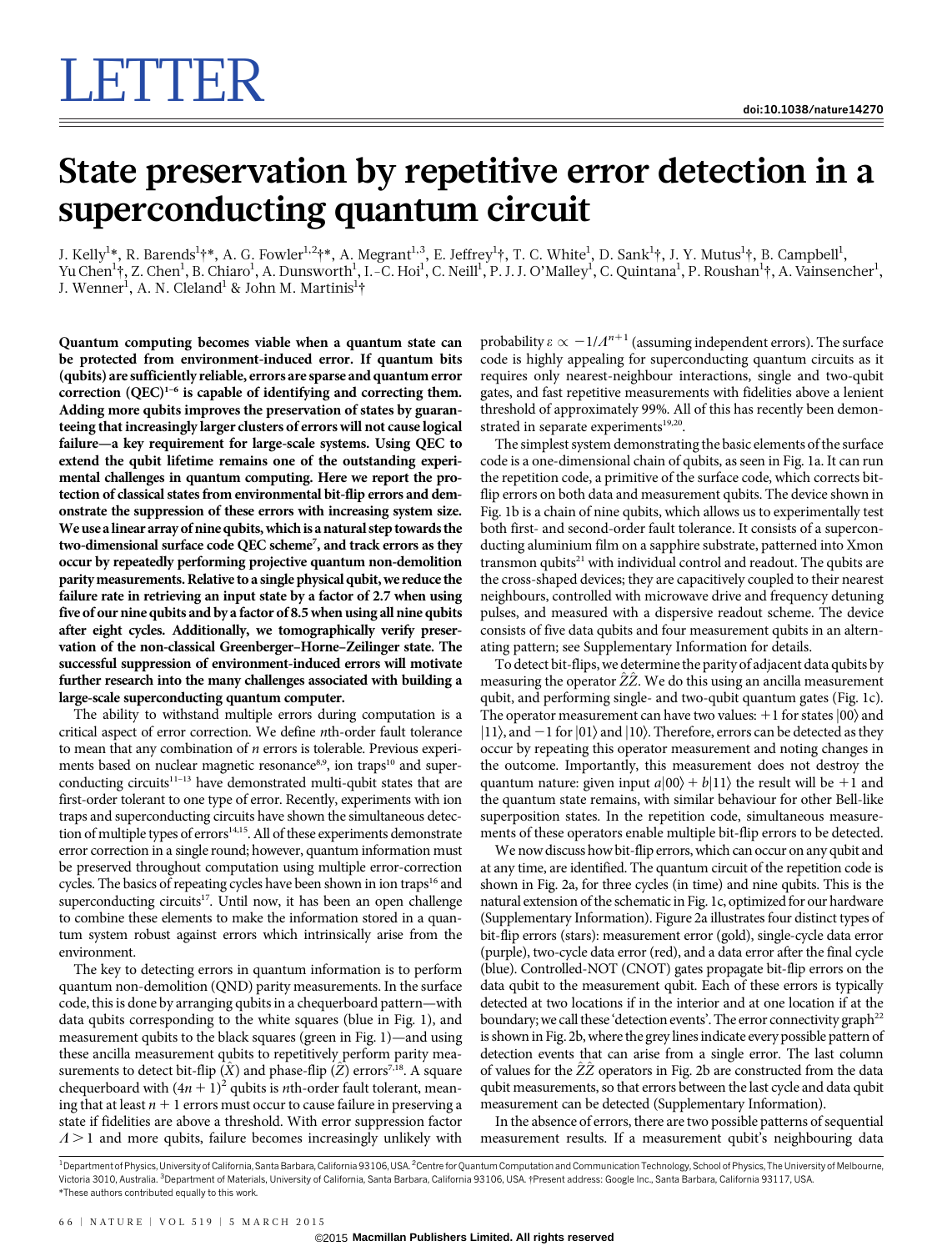

Figure 1 | Repetition code: device and algorithm. a, The repetition code is a one-dimensional (1D) variant of the surface code, and is able to protect against  $\hat{X}$ (bit-flip) errors. The code is implemented using an alternating pattern of data and measurement qubits. b, Optical micrograph of the superconducting quantum device, consisting of nine Xmon<sup>21</sup> transmon qubits with individual control and measurement, with a nearest-neighbour coupling scheme. c, The repetition code algorithm uses repeated entangling and measurement operations which detect bit-flips, using the parity scheme on the right. Using the output from the measurement qubits during the repetition code for error detection, the initial state can be recovered by removing physical errors in software. Measurement qubits are initialized into the  $|0\rangle$  state and need no reinitialization as measurement is QND.

qubits are in the  $|00\rangle$  or  $|11\rangle$  state, the measurement qubit will report a string of identical values. If the data qubits are in the  $|01\rangle$  or  $|10\rangle$  state, the measurement qubit will report alternating values, as measurement is QND. Single data bit-flip errors make the measurement outcomes switch between these two patterns. For example, if the measurement outcomes for three cycles are 0, 0 and 1, this indicates a change from the identical to the alternating pattern in the last measurement, and hence a detection event. Explicitly, with  $m_t$  the measurement qubit outcome at cycle  $t$  and  $\oplus$  the exclusive OR (XOR) operator, for each of the two patterns we have  $b_t = m_{t-1} \oplus m_t = 0$  or 1. A detection event at cycle *t* is then identified when  $D_t = b_{t-1} \oplus b_t = 1$ .

We use minimum-weight perfect matching<sup>23-25</sup> to decode to physical errors, based on the pattern of detection events and an error model for the system. Intuitively, such matching connects detection events in pairs or to the boundary using the shortest totalweighted path length. It isimportant to note that errors can lead to detection event pairs that span multiple cycles, necessitating the need for multi-round analysis as opposed to round-by-round (see Supplementary Information for details).

To study the ability of our device to preserve quantum states, we initialized the data qubits into a Greenberger–Horne–Zeilinger (GHZ) initialized the data qubits into a Greenberger–Horne–Zellinger (GHZ)<br>state,  $[(|000\rangle + |111\rangle)/\sqrt{2}$  , and applied two rounds of the repetition code (Fig. 3). The algorithm is shown in Fig. 3a. Using quantum state tomography we measured the input density matrix  $\rho$  and find a GHZ state with fidelity  $\mathrm{Tr}(\rho_{\mathrm{ideal}}\rho)$  of 82%, above the threshold of 50% for genuine entanglement<sup>26</sup>. After two repetition code cycles, we use tomography to construct the density matrices for each pattern of detection



Figure 2 <sup>|</sup> Error propagation and identification. a, The quantum circuit for three cycles of the repetition code, and examples of errors. Errors propagate horizontally in time, and vertically through entangling gates. Different errors lead to different detection patterns: an error on a measurement qubit (gold) is detected in two subsequent rounds. Data qubit errors (purple, red, blue) are detected on neighbouring measurement qubits in the same or next cycle. Data errors after the last round (blue) are detected by constructing the final set of  $ZZ$  eigenvalues from the data qubit measurements. **b**, The connectivity graph for the quantum circuit above, showing measurements and possible patterns of detection events (grey), see main text for details. The example detection events and their connections are highlighted, and the corresponding detected errors are shown on the right, which when applied, will recover the input data qubit state.

events.We find a state fidelity of 78% in the case of no detection events, indicating a retention of genuine quantum entanglement. In the case of two detection events, which indicate a likely data qubit error in the first cycle, we find elements away from the ideal positions. By applying the recovery operation in post-processing (a single bit-flip on the blue data qubit) we can restore the state. Energy relaxation, the most likely cause of the detected bit-flip error, induces both bit-flip and phase-flip errors. The bit-flip error is corrected and the diagonal terms are preserved, but any phase-flip error remains uncorrected, reducing the off-diagonal terms and fidelity to 59%. We note that genuine entanglement is preserved. Conditional tomography for every configuration can be found in Supplementary Information.

The data in Fig. 3 clearly show that the one-dimensional repetition code algorithm does not necessarily destroy the quantum nature of the state. It allows for preserving the quantum state in the case of no errors, and correcting bit-flip errors otherwise. This preservation is achieved purely through error detection and classical post-processing, like for the full surface code, avoiding the need for dynamic feedback with quantum gates. For the remainder, we investigate the logical basis states individually, as tomographic reconstruction cannot be done fault-tolerantly.

We now address the critical question of how well our implementation of the repetition code protects logical states over many cycles. The process flow is illustrated in Fig. 4a. We start by initializing the data qubits in either of the logical basis states:  $|0<sub>L</sub>\rangle = |0.0\rangle$  or  $|1<sub>L</sub>\rangle = |1.1\rangle$ . We then run the repetition code algorithm for  $k$  cycles, and finish by measuring the state of all data qubits. We repeat this 90,000 times to gather statistics. The classical measurement results are converted into detection events, which are processed using minimum-weight perfect matching to generate corrections (see Supplementary Information). These corrections are then applied to the measured data qubit output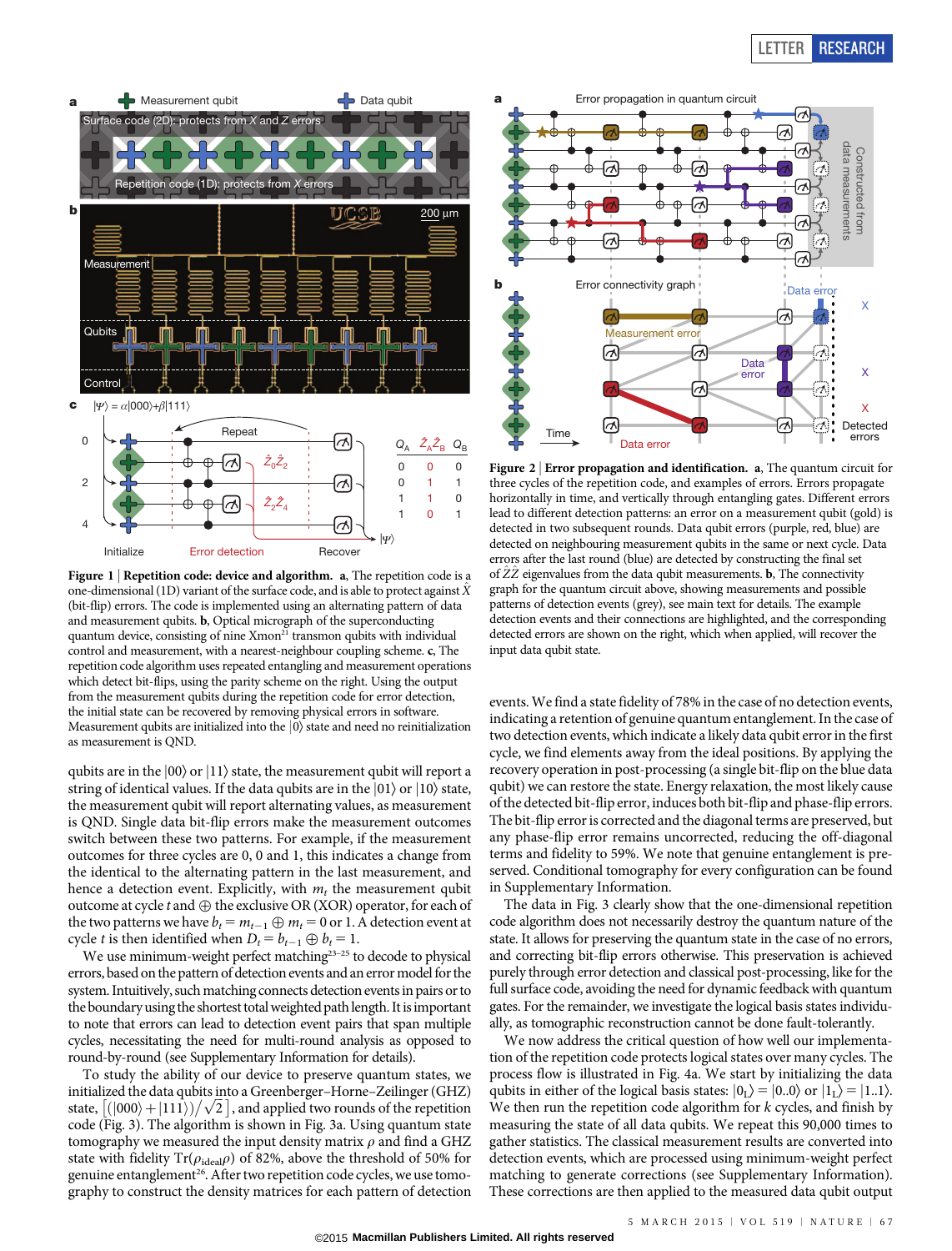

Figure 3 | Protecting the GHZ state from bit-flip errors. a, Quantum circuit for generating the GHZ state and two cycles of the repetition code. CNOT gates are physically implemented with controlled-phase (CZ) and single qubit gates. b, Quantum state tomography on the input (top left 'Input', left of black dashed line), and after the repetition code conditional on the detection events (between black dashed lines): we input a GHZ state with a fidelity (F) of 82%, and find, for the case of no detection events (top right 'Output', above grey dashed line), a 78% fidelity GHZ state. For the detection event connecting both measurement qubits (bottom left 'Raw output', below grey dashed line), indicating a likely bit-flip error on the central data qubit, we find that through correcting in post-processing by exchanging matrix elements we recover the major elements of the diagonal (bottom right 'Corrected output'). We also recover non-zero off-diagonal elements, indicating some bit-flip errors are coherent. Real parts are shown,  $|Im(\rho)| < 0.03$ .

to see if the input is recovered. Owing to the topological nature of errors in space and time, we either recover the logical state, or the bit-wise inverse (see Supplementary Information). The fidelity of the repetition code algorithm is defined by the success rate of this recovery. In our system, qubits naturally relax to  $|0\rangle$ , intrinsically making  $|0_L\rangle$  more robust than  $|1_L\rangle$ . To balance these errors and to increase the worst-case lifetime of the system, we apply physical bit-flips to each data qubit at the end of each cycle. This logical flip is compensated for in software. In principle, bit-flip gates can be applied to a single physical qubit to reduce susceptibility to energy relaxation by at best a factor of two. However, this will introduce coherent gate errors. In order to quantify the reduction of logical errors with system size  $n$ , we have implemented the repetition code with five and nine qubits in total, corresponding to firstand second-order fault-tolerance.

In Fig. 4b we show the fidelity of the repetition code as a function of the number of cycles for five (blue) and nine (red) qubits. We also plot the probability of a  $|1\rangle$  state idling for the same duration, averaged over the five data qubits (black). This allows for a direct comparison of single physical qubit error with the multi-qubit logical error.We find a reduced error of logical states after eight cycles as compared to a physical qubit; by a factor of 2.7 for five qubits and 8.5 for nine qubits. We also see a nonexponential fidelity decay for logical states, due to an increasing error rate with cycle number (Fig. 4c). This effect can be explained primarily by energy relaxation of measurement qubits, with a small contribution



Figure 4 | Logical state preservation with the repetition code. a, Information flowchart of the repetition code. The data qubits are initialized into  $|0_I\rangle$  or  $|1_I\rangle$ , and the repetition code is repeated  $k$  times. In post-processing, the measurement qubit outcomes are converted into detection events and matched to find likely errors, see Fig. 2. A successful recovery converts the measured data qubit state into the input state. b, Memory fidelity versus time and cycles for a single physical qubit (black) and the five- (blue) and nine- (red) qubit repetition code. Note that energy relaxation decays from a fidelity of 1 to 0, whereas the repetition code decays from a fidelity of 1 to 0.5. Five qubit data sampled from nine qubit data, see Supplementary Information. The average physical qubit lifetime ('data qubit avg.') is  $T_1 = 29 \,\mu s$ , and after eight cycles we see an improvement in error rate by a factor of 2.7 (blue arrow at right) for five qubits ('5 qubit RC'), and 8.5 (red arrow at right) for nine qubits ('9 qubit RC') when using the repetition code. This indicates a  $\Lambda$  parameter of 3.2 (green arrow) for our system after eight cycles. c, Average number of detection events per measurement qubit (open symbols), versus cycle number, for experiments consisting of eight cycles. We see an increasing average rate of detection events (black line) with increasing cycle number. This can be attributed to the statistically increasing number of odd parity  $\ddot{Z}\ddot{Z}$ measurements, see text. Grey regions indicate initialization and final data qubit measurement.

from state leakage. Initial logical states of all 0s or 1s have even parity for all ZZ operators, maintaining the initial measurement qubit  $|0\rangle$  state. A bit-flip error on a data qubit, statistically more likely with increasing cycle number, will cause the nearby  $\tilde{Z}\tilde{Z}$  operators to have odd parity. This will flip measurement qubits between the  $|0\rangle$  and  $|1\rangle$  state at each cycle, making them susceptible to energy relaxation and hence increasing the rate of detection events (see Supplementary Information).

Figure 4 demonstrates state preservation through error correction. We emphasize that we correct errors that intrinsically arise from the environment. Additionally, we see larger repetition codes leading to greater error suppression. This is evidence for the system operating with fidelities above the repetition code threshold. As the error rates